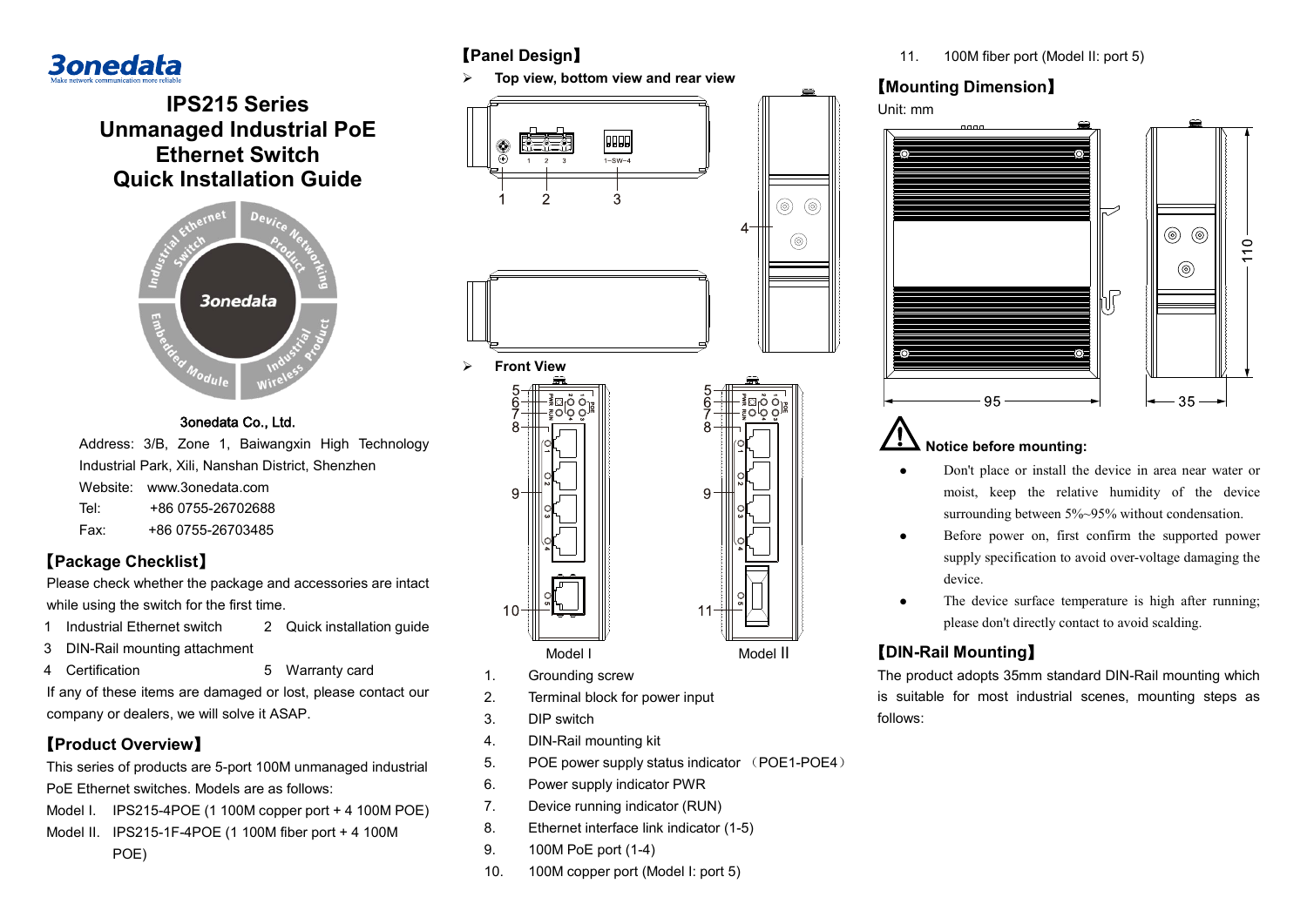



- Step 1 Check if the DIN-Rail mounting kit is installed firmly.
- Step 2 Insert the bottom of DIN-Rail mounting kit (one side with spring support) into DIN-Rail, and then insert the top into DIN-Rail.

Tips:

Insert a little to the bottom, lift upward and then insert to the top.

Step 3 Check and confirm the product is firmly installed on DIN-Rail, then mounting ends.

#### 【**Disassembling DIN-Rail**】

- Step 1 Device power off.
- Step 2 After lift the device upward slightly, first shift out the top of DIN-Rail mounting kit, and then shift out the bottom of DIN-Rail, disassembling ends.

## **Notice before power on:**

- Power ON operation: First insert the power supply terminal block into the device power supply interface, and then plug the power supply plug contact and power on.
- Power OFF operation: First, remove the power plug, and then remove the wiring section of terminal block. Please pay attention to the above operation sequence.

#### 【**Power Supply Connection**】



The serious of switches top panel provide 3-pin 7.62mm pitch industrial terminal

blocks, support 1 DC power input, with anti - reverse connection function. Voltage range: 48VDC (45~55VDC). The pin definitions of power supply are shown as follows:

| Pin No. | <b>Pin Definition</b> | <b>Description</b>   |
|---------|-----------------------|----------------------|
|         | V+                    | Positive power input |
|         | FG                    | Shell Ground         |
|         |                       | Negative power input |

#### 【**DIP Switch Settings**】



The serious of switches panel provide 4-pin DIP switch for function setting, where "ON" is enable valid terminal. DIP switches definition as follows:

| DIP | <b>Definition</b>            | <b>Operation</b> |
|-----|------------------------------|------------------|
|     | Flow control                 | Set the DIP to   |
|     |                              | ON               |
| 2   | 100M copper port forced 10M  | Set the DIP to   |
|     |                              | ON               |
| 3   | VLAN (ports 5 and 1-4 can    | Set the DIP to   |
|     | communicate with each other, | ΩN               |
|     | but ports 1-4 cannot         |                  |
|     | communicate with each other) |                  |
|     | Reserved                     |                  |

#### 【**Checking LED Indicator**】

The device provides LED indicators to monitor the device working status with a comprehensive simplified troubleshooting; the function of each LED is described in the table as below:

| LED            | <b>Indicate</b> | <b>Description</b>               |  |
|----------------|-----------------|----------------------------------|--|
| <b>PWR</b>     | ON              | PWR is connected and running     |  |
|                |                 | normally                         |  |
|                | OFF             | PWR is disconnected and running  |  |
|                |                 | abnormally                       |  |
| <b>RUN</b>     | ON/OFF          | The device is running abnormally |  |
|                | <b>Blinking</b> | The device is running normally   |  |
| POF<br>$(1-4)$ | ON              | POE ports supply electricity for |  |
|                |                 | other devices normally           |  |
|                | OFF             | POE port is not powering other   |  |

| LED                 | Indicate        | <b>Description</b>                      |
|---------------------|-----------------|-----------------------------------------|
|                     |                 | devices                                 |
| Link/Act<br>$(1-5)$ | ON              | Ethernet interface<br>has<br><b>The</b> |
|                     |                 | established an active network           |
|                     |                 | connection                              |
|                     | <b>Blinking</b> | The Ethernet interface is in a          |
|                     |                 | network activity state.                 |
|                     | <b>OFF</b>      | The Ethernet interface has not          |
|                     |                 | established an active network           |
|                     |                 | connection.                             |

### 【**Specification**】

| <b>Panel</b>             |                                 |
|--------------------------|---------------------------------|
| 100M fiber port          | 100Base-FX, interfaces support  |
|                          | SC/ST/FC optional               |
| 100M copper port         | 10/100Base-T(X) self-adapting   |
|                          | RJ45 port, half/full duplex     |
|                          | self-adapting or compulsive     |
|                          | working mode, support           |
|                          | MDI/MDI-X self-adapting         |
| 100M PoE port            | 10/100Base-T(X) self-adapting   |
|                          | RJ45 port, half/full duplex     |
|                          | self-adapting or compulsive     |
|                          | working mode, support           |
|                          | MDI/MDI-X self-adapting, the    |
|                          | maximum power of single PoE     |
|                          | port is 30W                     |
| POE pins                 | V-, V-, V+, V+<br>are           |
|                          | corresponding to Pin 1, 2, 3, 6 |
| Indicator                | Running Indicator, Port         |
|                          | Indicator, Power Supply         |
|                          | Indicator, PoE Indicator        |
| <b>Switch Property</b>   |                                 |
| Backplane bandwidth      | 1.6G                            |
| Packet buffer size       | 1Mbit                           |
| <b>MAC Address Table</b> | 2K                              |
| <b>Power Supply</b>      |                                 |

 $\overline{2}$  $\mathcal{R}$  $\overline{1}$